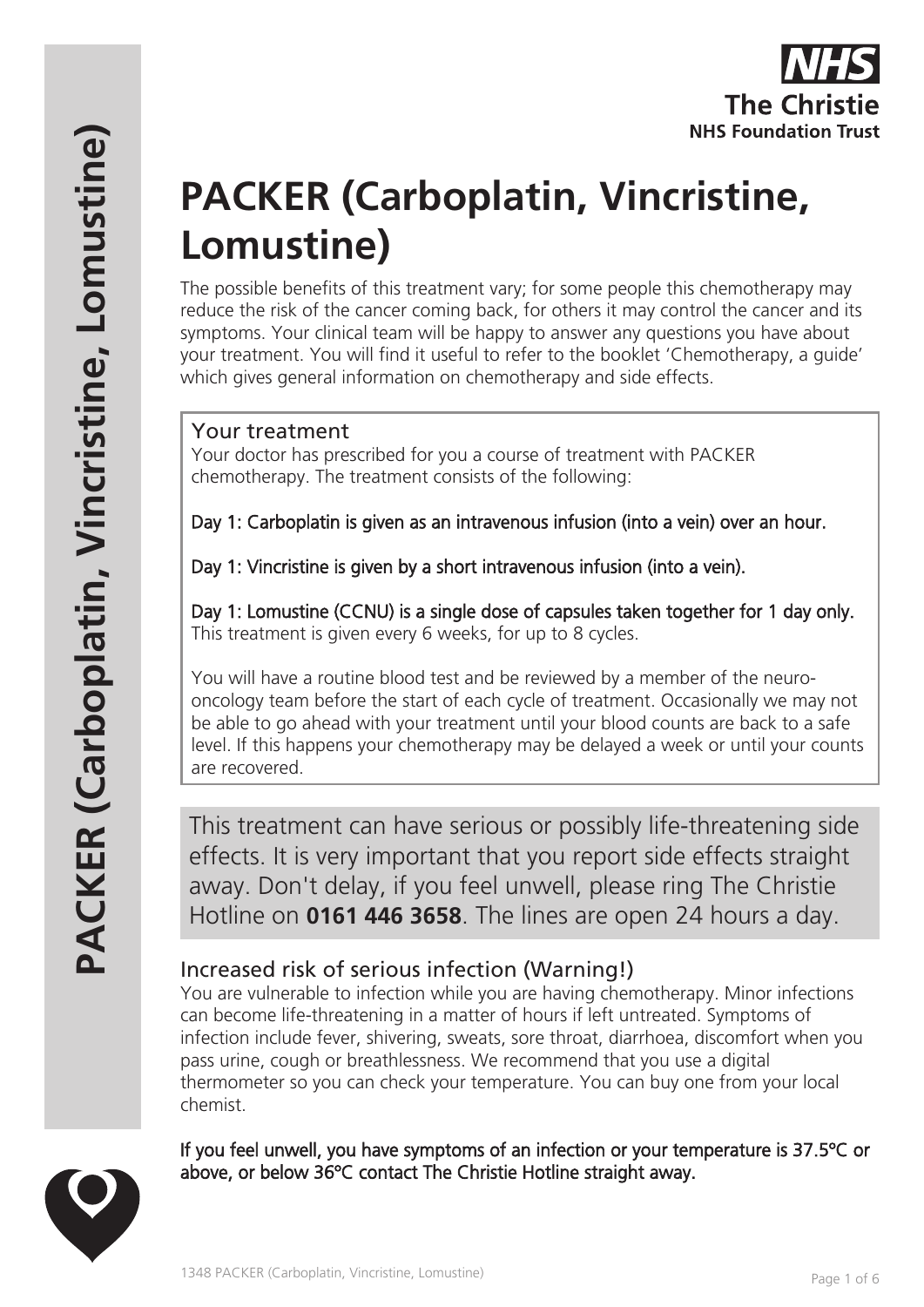# Kidney function

It is important to monitor how your kidneys are working while you are having treatment. We can do this by checking your blood results or we may ask you to attend for a type of scan which measures kidney function (GFR test).

## Flu vaccinations

#### Is it alright for me to have a flu jab during the time I'm having chemotherapy?

It's safe to have a flu jab, but depending on the sort of chemotherapy you have had, it may not give quite as much protection against infection as usual. Some patients may need two vaccinations. However, if you're thinking of having any other vaccinations, do check with your Christie doctor first, because some vaccines should be avoided.

## Possible side effects

Chemotherapy can cause many different side effects. Some are more likely to occur than others. Everyone is different and not everyone gets all the side effects. Most side effects are usually temporary, but in some rare cases they can be life-threatening. It is important to tell your hospital doctor or nurse about any side effects so they can be monitored and, where possible, treated.

## Common side effects (more than 1 in 10)

## • Nausea and vomiting (sickness)

This treatment can cause nausea (feeling sick) and vomiting (being sick). This may occur immediately after the chemotherapy or up to 4 to 5 days later. You will be given anti-sickness medication (Ondansetron) at least 30 minutes before starting your chemotherapy infusion. This will continue regularly every 12 hours for 2 days after the treatment to prevent you feeling or being sick. You will also be provided with additional anti-sickness medication (Metoclopramide) to take if you need it. If you still feel sick, please contact your GP, hospital doctor or specialist nurse as other types of anti-sickness medication may be prescribed for you.

# • Bruising or bleeding (low platelets) (Warning!)

This treatment can reduce the production of platelets which help the blood to clot. This means you may bruise easily or experience bleeding, such as nosebleeds or bleeding gums. If you have any of these symptoms, contact The Christie Hotline on 0161 446 3658 or tell your doctor or nurse straight away. You may need a platelet transfusion.

## • Anaemia (low number of red blood cells)

While having this treatment you may become anaemic. This may make you pale and feel tired and breathless. Let your doctor or nurse know if you have these symptoms. You may need a blood transfusion.

## • Constipation

This may be quite troublesome, and you should try not to let constipation become too severe. Try to drink plenty of fluids and eat foods high in fibre. You can also try simple laxatives which you can buy from a pharmacy, but make sure you tell your Christie doctor about this. Your Christie doctor or GP can prescribe stronger laxatives if necessary. (See Severe constipation and abdominal pains on page 3).

## • Lethargy

Some people become very tired after chemotherapy. You may feel you need to rest during the day. It is important to try and do some exercise; even a walk around the block may help.

## • Liver problems

This treatment can cause abnormal liver blood tests and jaundice. This is rarely very severe, but your liver function will be monitored every time you come to the clinic for your treatment.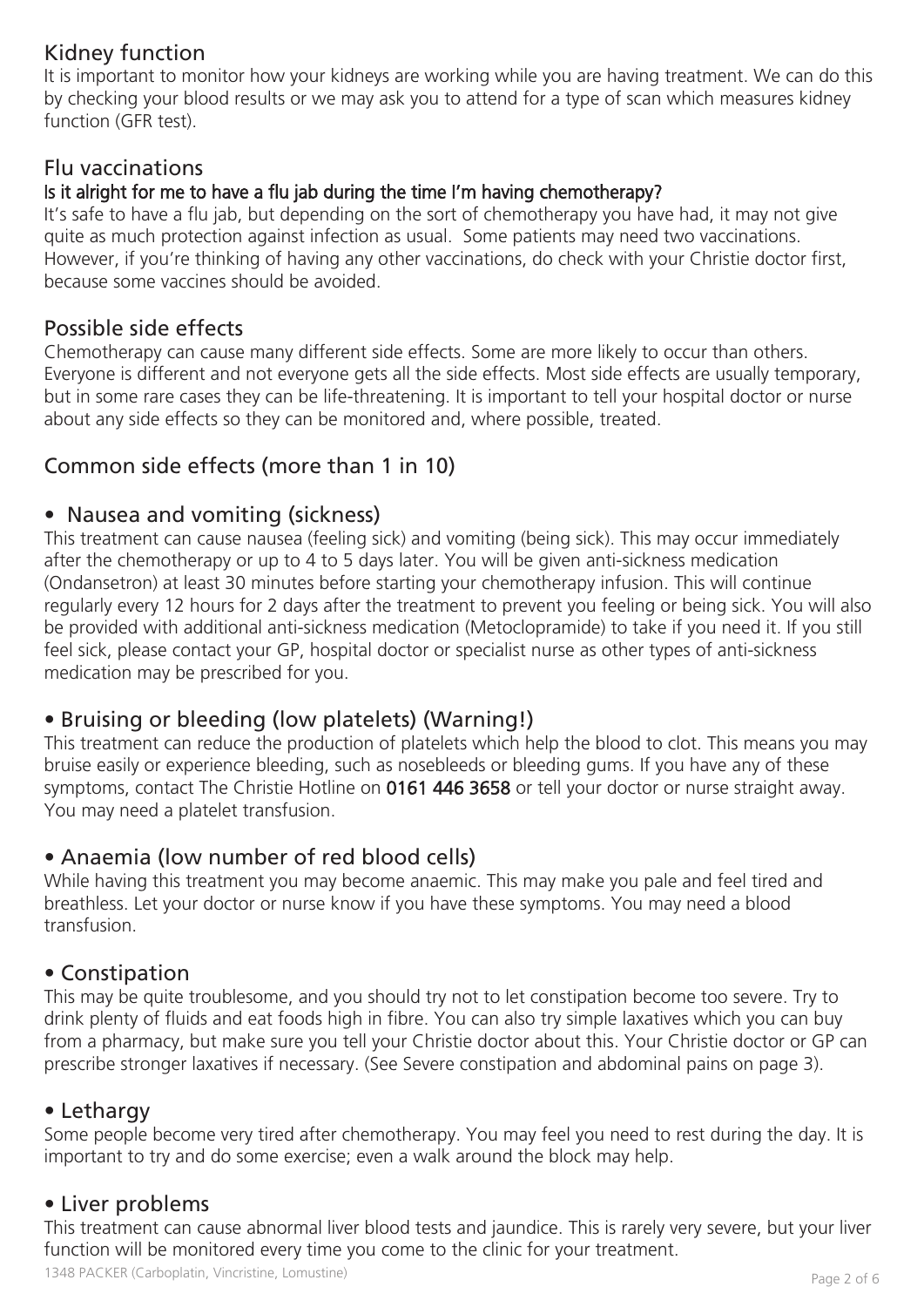# • Headache

Let your doctor know if you get headaches while you are on treatment.

## • Loss of appetite

If your appetite is affected, try to eat little and often. If you don't feel like eating, you can replace meals with nutritious, high calorie drinks. These are available from most chemists or can be prescribed by your GP. The Christie booklet 'Eating – help yourself' provides further information.

## • Jaw pain

Some patients may also develop jaw pain caused by vincristine. This usually settles within 2 - 3 days and can be treated with simple painkillers like paracetamol. Using a mouthwash such as Difflam or Chlorhexidine is also helpful. If your symptoms are particularly severe, please tell your doctor on your next visit.

# • Diarrhoea

If this becomes a problem while you are having treatment, anti-diarrhoea tablets can be bought from a pharmacy or prescribed by your GP for a temporary period until this is resolved. If the problem persists contact The Christie.

# Uncommon side effects (less than 1 in 10)

# • Immediate allergic reactions (Warning!)

Allergic reactions to carboplatin and vincristine are uncommon. Please ask the staff for help immediately if you notice any of the following: fevers and chills, back pain, shortness of breath, headaches and swelling of the face may occur *during* the time the drug is being given. If this happens please tell the staff straight away. Your doctor may prescribe further medication that can help to reduce these side effects.

# • Painful, numb fingers and toes

You may experience tingling, painful or numb fingers and toes. This usually occurs for a few minutes at a time and then settles. Occasionally it can be permanent so tell your doctor or nurse if you experience the problem.

# • Severe constipation and abdominal pains

Vincristine can sometimes cause severe constipation, possibly with abdominal pains, a few days after the infusion. Take laxatives as soon as you get any symptoms, particularly if you have vomited or not opened your bowels for more than 2 days. Contact your GP or The Christie Hotline on 0161 446 3658 for further advice.

# • Sore mouth

Your mouth may become sore or dry, or you may notice small mouth ulcers during this treatment. Drinking plenty of fluids and cleaning your teeth regularly and gently with a soft toothbrush can help to reduce the risk of this happening. We can prescribe a mouthwash for you to use during treatment. You can dilute this with water if your mouth is sore. Ask your doctor or nurse for further advice. There is also general mouth care information in the chemotherapy booklet. If you continue to have a sore mouth, please contact The Christie Hotline.

# • Hair thinning

Some hair loss may occur during treatment, including body and facial hair. It is advisable to avoid perms, colours, use of hot brushes and vigorous frequent washing that could increase hair loss. Please remember that this is a temporary side effect and your hair will grow back when your treatment is completed. Very rarely, hair loss may be permanent.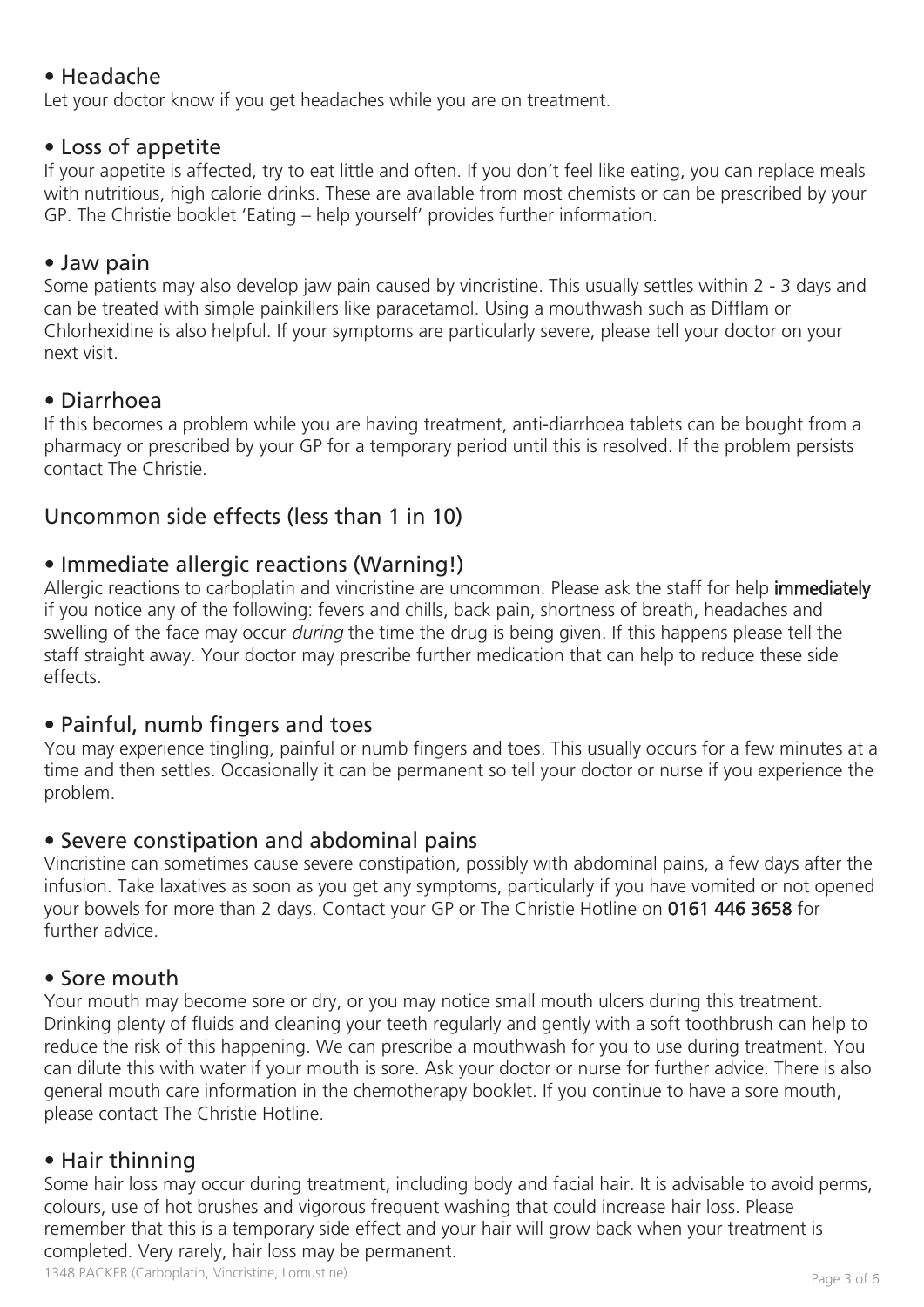The cancer information centre offers a coping with hair loss service to all patients where support, information and advice will be given. Drop in, contact 0161 446 8100 or email

informationcentre@christie.nhs.uk. Information about the wig service can also be found here and vouchers for wigs can also be obtained for eligible patients. The wig room provides a drop in service, please see The Christie leaflet 'The wig fitting service' for further information.

The Maggie's Centre runs a Talking Heads hair loss support workshop for anyone who is anticipating or experiencing hair loss (both men and women). These sessions cover the practicalities of hair loss as well as offering support with its emotional impact. Contact Maggie's on 0161 641 4848 or email manchester@maggiescentres.org.

# Rare side effects (less than 1 in 100)

## • Tinnitus and high frequency hearing loss

You may develop or continue to experience tinnitus (ringing in the ears) following previous cisplatin therapy. High frequency hearing loss can also occur with this chemotherapy. Sometimes, this can become permanent. This will be monitored regularly.

## • Blood clots (Warning!)

During chemotherapy you are more at risk of blood clots in the legs (DVT) or lungs (PE). Occasionally these clots can be life-threatening. To help prevent clots, keep mobile and drink plenty of non-alcoholic fluids (around 2 litres per day). Symptoms of a blood clot include breathlessness; chest pain; fainting; coughing up blood; or pain, redness, swelling or warmth in an arm or leg. If you develop any of these symptoms you should ring 999 and go immediately to your nearest accident and emergency department.

#### • Lung problems

Rarely, this chemotherapy can cause changes to the lungs. Always tell your doctor if you develop wheezing, a cough, a fever or feel breathless. You should also let them know if any existing breathing problems get worse. If necessary, they can arrange for you to have tests to check your lungs.

#### • Extravasation

Rarely the chemotherapy can leak out of the vein around the cannula. If you develop redness, soreness or pain at the cannula site, please let the nurse treating you straight away.

## Serious and potentially life threatening side effects

In a small proportion of patients chemotherapy can result in very severe side effects which may rarely result in death. The team caring for you will discuss the risk of these side effects with you.

#### Other medicines

Some medicines can be harmful to take when you are having chemotherapy. Let your doctor know about any medications you are taking, including non-prescribed medicines such as complementary therapies and herbal remedies.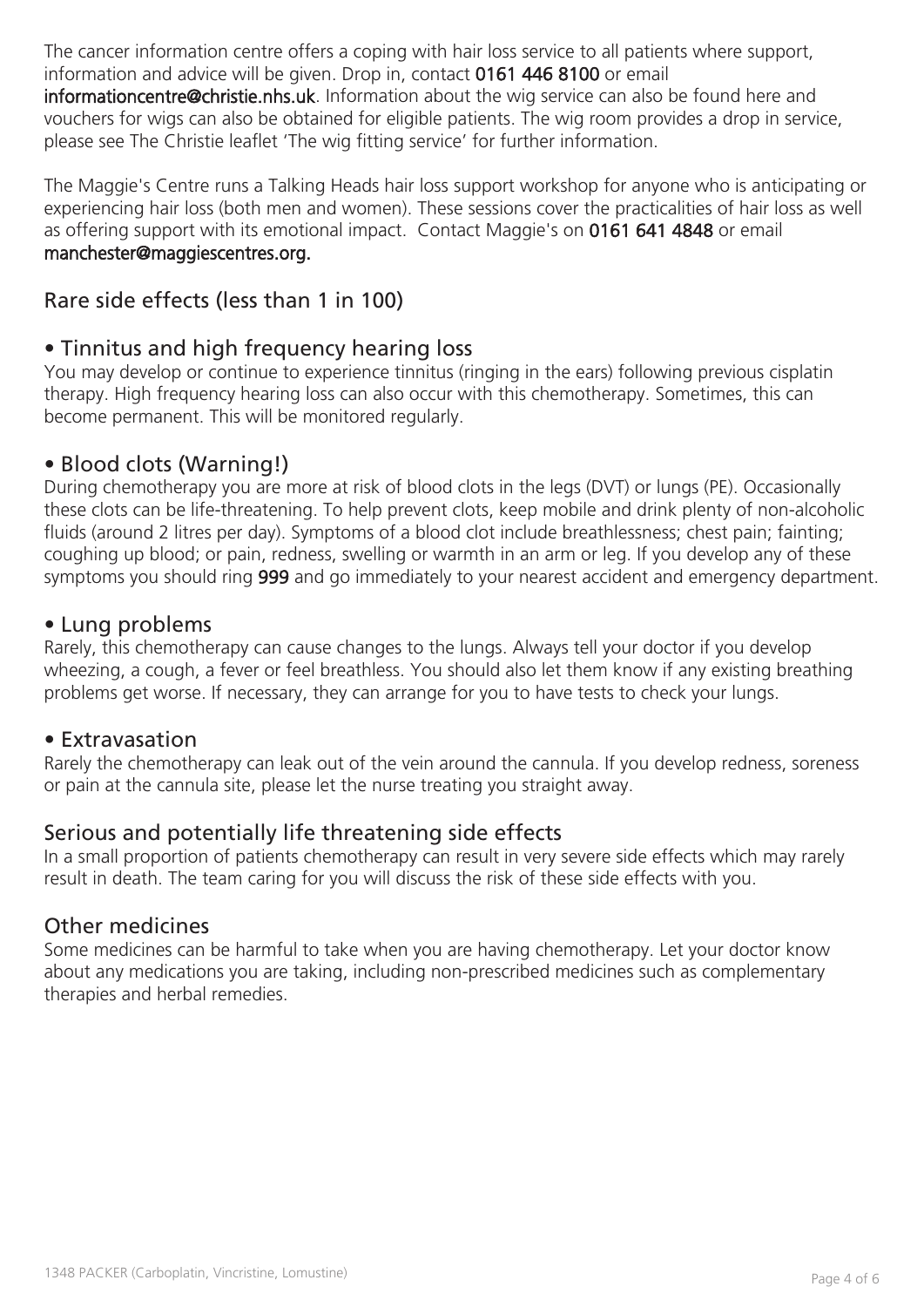# Sex, contraception and fertility

Protecting your partner and contraception: We recommend that you or your partner use a condom during sexual intercourse while you are having the course of chemotherapy. Chemotherapy is dangerous to unborn babies and this will also protect you and your partner from any chemotherapy drugs that may be present in semen and in the vagina.

#### If you suspect that you may be pregnant please tell your doctor immediately.

Fertility: This chemotherapy may affect your ability to have children. Your doctor should have discussed this with you. If not, please ask them before you start treatment.

Loss of periods: Due to the effects of chemotherapy on the ovaries you may find that your periods become irregular or may eventually stop. In younger women this may be temporary, but if you are closer to your menopause it may be permanent. This may result in hot flushes, sweats and vaginal dryness. Please contact your specialist nurse if you would like advice about managing these symptoms.

#### Late side effects

Some side effects may become evident only after a number of years. In reaching any decision with you about treatment, the potential benefit you receive from treatment will be weighed against the risks of serious long term side effects to the heart, lungs, kidneys and bone marrow. With these drugs there is also a small but definite risk of developing another cancer. If any of these problems specifically applies to you, the doctor will discuss these with you and note this on your consent form.

#### **Contacts**

If you have any general questions or concerns about your treatment, please ring the area where you are having treatment:

Neuro-oncology clinical nurse specialist - 0161 446 8441

Your consultant's secretary: Dr McBain - 0161 918 7008 Dr Borst /Dr Milanovic - 0161 446 3362 Dr Colaco/Dr Whitfield/Dr Kennedy - 0161 918 7197

Administration enquiries - 0161 918 7606/7610 Chemotherapy nurse - 0161 918 7171

For urgent advice and support ring The Christie Hotline on 0161 446 3658 (24 hours)

Your consultant is: .....................................................................

Your hospital number is: ...........................................................

Your key worker is: ....................................................................